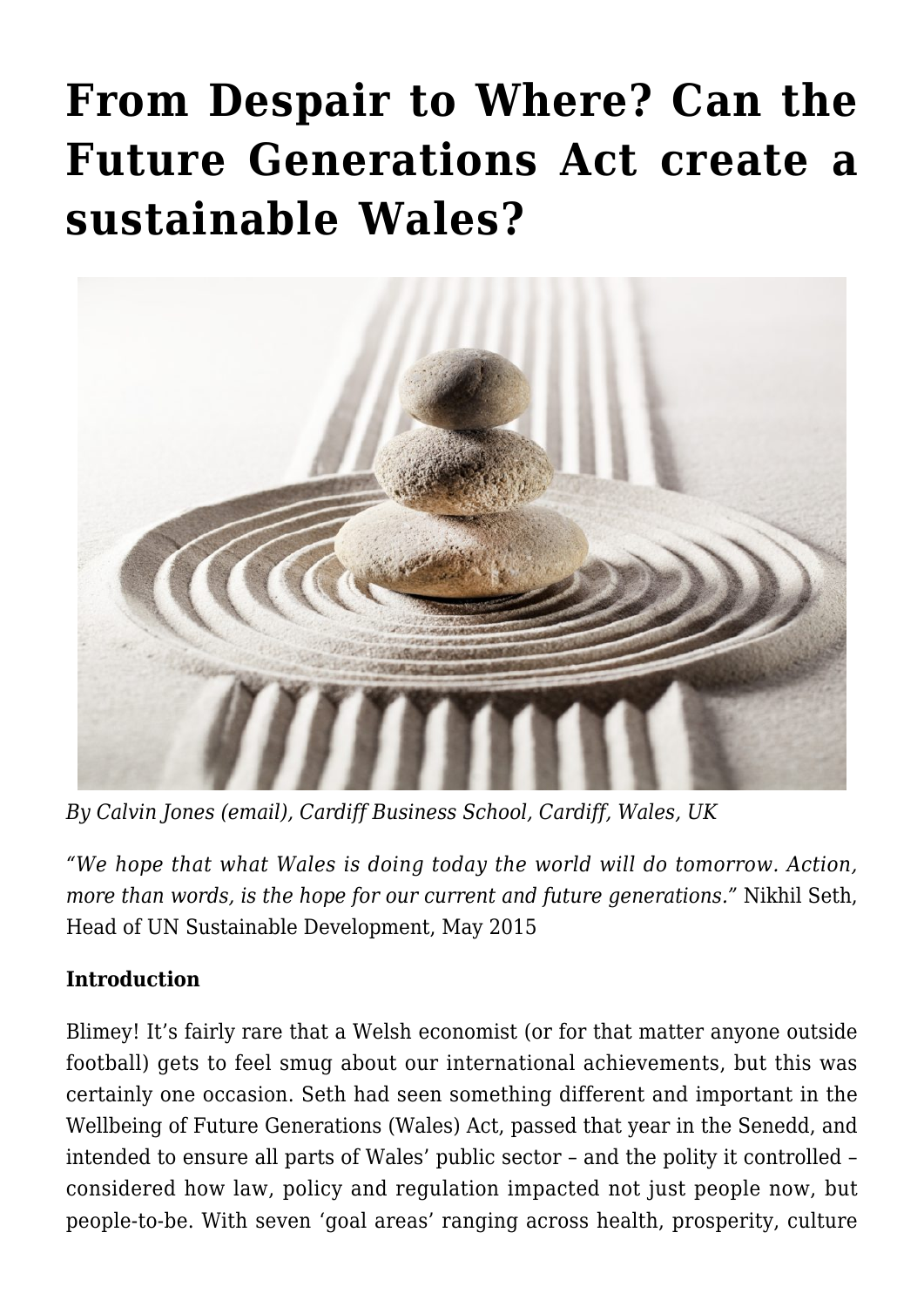and global responsibility, and requiring five (better) 'ways of working', the Act is expansive in scope, holistic in framing, and, importantly, legally binding on 44 public agencies. It remains distinctive and at the forefront of attempts to reshape public policy to make it fit for the future – in the same way perhaps as the wellbeing budgets in New Zealand, or Bhutan's Gross National Happiness. Yet it is a huge task to take a developed Western region – indeed one that is more carbon and energy-intensive than the national average – and make it climate and ecologically sustainable in any real sense. Is the Act – and Wales as a whole – up to the task?

## **Figure 1 The Future Generations Act Goal Areas ([Welsh Government,](https://www.futuregenerations.wales/wp-content/uploads/2017/02/150623-guide-to-the-fg-act-en.pdf) [2015](https://www.futuregenerations.wales/wp-content/uploads/2017/02/150623-guide-to-the-fg-act-en.pdf))**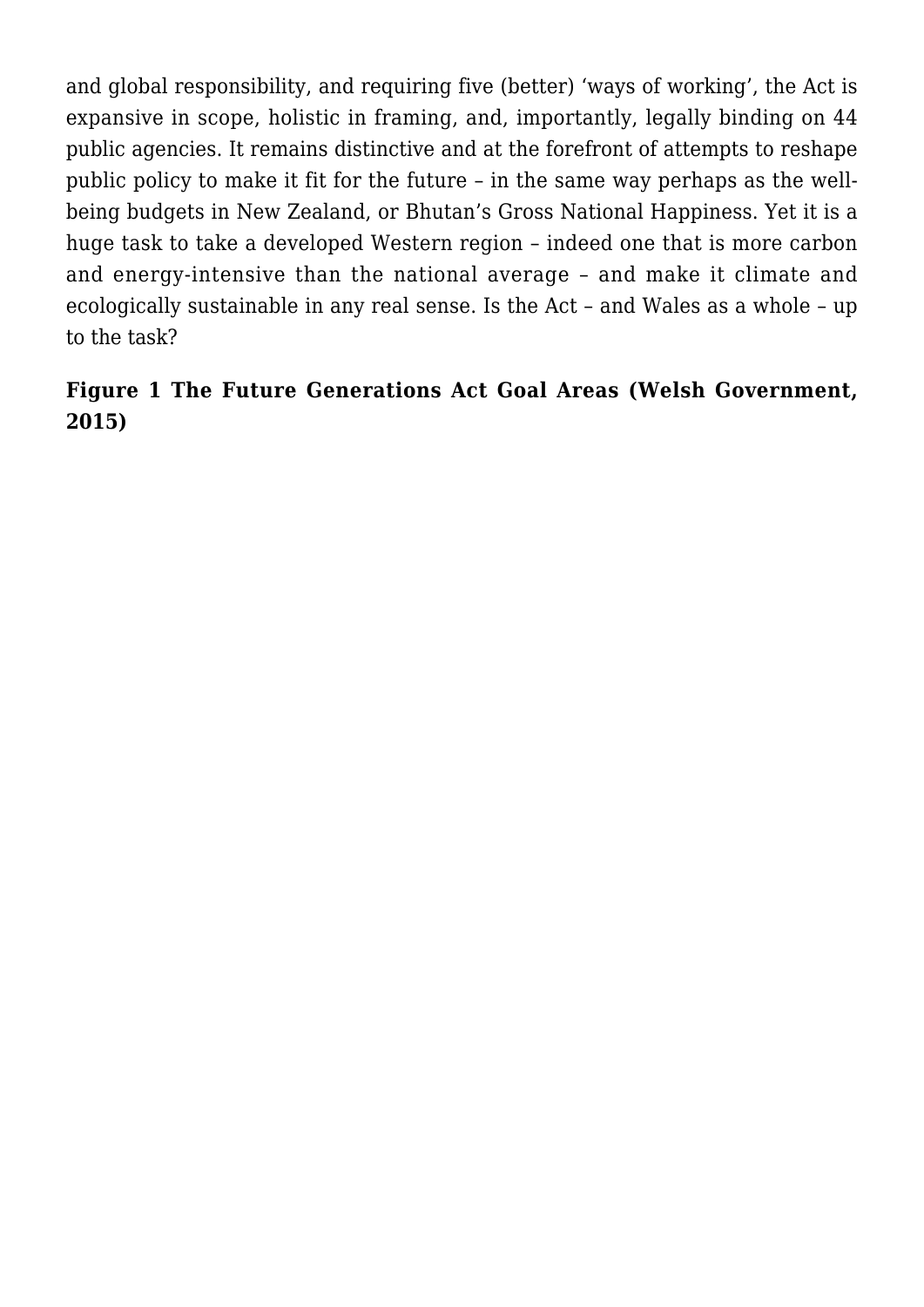

Welsh (Labour) Governments of the last few years can certainly point to green successes and green ambitions. For example, despite significant pressure from business lobbyists and the UK Government, plus a Planning Inspector who was unequivocally in favour, in 2019, the First Minister Mark Drakeford, cancelled the £1.6bn M4 relief road around Newport, citing both cost and environmental impacts. Since the election victory of 2021, the Welsh Government has gone even further, for example suspending all new road-building schemes, and promising to plant 86m trees in nine years (and create a new National Forest). As I write, the Ministers in the sprawling Climate Change department are preparing a new law enabling a single bus network and ticketing across Wales – with both climate and social objectives. This is, it must be said, all good stuff – and especially compared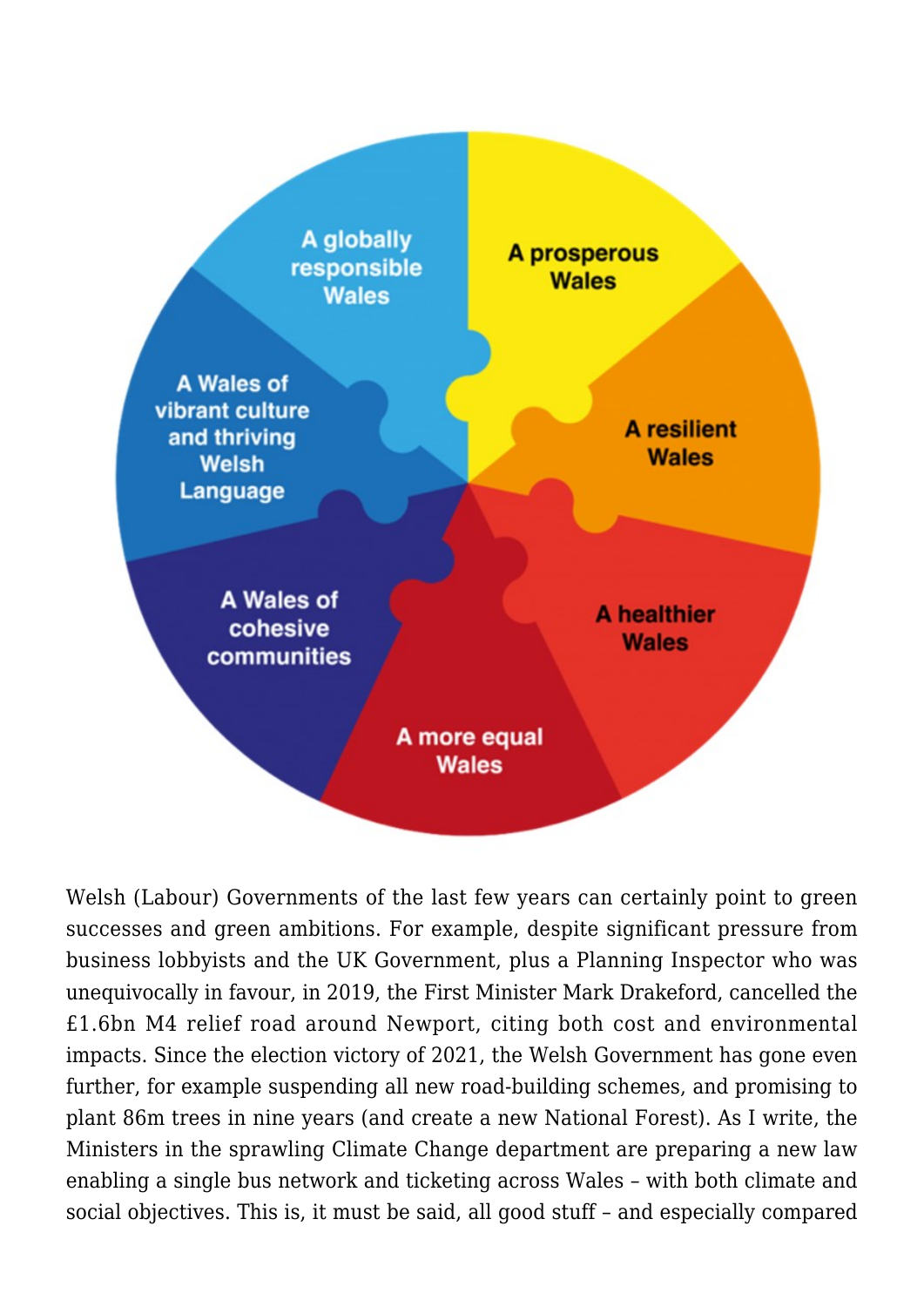to the fragmented, inconsistent, and hands-off approach that has reigned across Offa's Dyke in recent years. But there is so far little sense of the seismic change in approach across the public sector – and by extension Wales as a whole – that the climate science demands.

## **The Big Issues**

On the big-ticket item, reduction in climate emissions, despite [grand plans,](https://gov.wales/sites/default/files/publications/2021-10/net-zero-wales-infographic_0.pdf) Wales has performed poorly over decades, with little discernible change since the Act was passed (*see Figure 2*). Reductions in territorial emissions since 2010 have occurred almost wholly due to the decarbonisation of the – non-devolved – UK electricity grid. Welsh Government might hope to piggyback future decarb here in its support of UK Gov new-build nuclear ambitions in Wales, albeit with no explanation of how the treatment of consequent radioactive wastes might impact future generations, or where Wales' responsibilities lie. Meanwhile, there has been no significant progress on decarbonising heat and buildings, transport, or industry (where support for the big players, including Tata Steel remains a [dubious-technology-fix-enabled](https://www.itv.com/news/wales/2021-11-01/welsh-steel-can-the-industry-ever-go-green) sacred policy cow). Welsh. Unhelpfully, for the overall narrative, April 2022 saw the First Minister out celebrating the launch of nine new holiday air routes from Cardiff Airport, which is owned by… the Welsh Government.

In essence in fact, despite the Act and the quite different approach of governments in Cardiff Bay and Westminster, Wales remains… a small bit of the UK; much the same in its lifestyles, attitudes, impacts and futures, albeit with some modest differences in public policy. Why has this notionally transformative Act transformed so little?

A first reason (and one the Welsh Government would probably cite) is the limited autonomy, and discretionary resource afforded to Wales in the current devolution settlement – indeed an autonomy that, under the Internal Markets Act and organisation of post-EU regional funding, is decreasing in practice. Even following the UK Parliament Wales Act of 2017, which for example allowed modest regional tax powers, it is impossible for the Welsh Government to borrow significant sums for capital investment – not more than £150m in any year – and even then, only with the say-so of the Treasury. Offering financial support for, say, a new tidal lagoon to decarbonise electricity or wholesale national eco-retrofit, or perhaps the purchase of very significant assets becomes extremely difficult.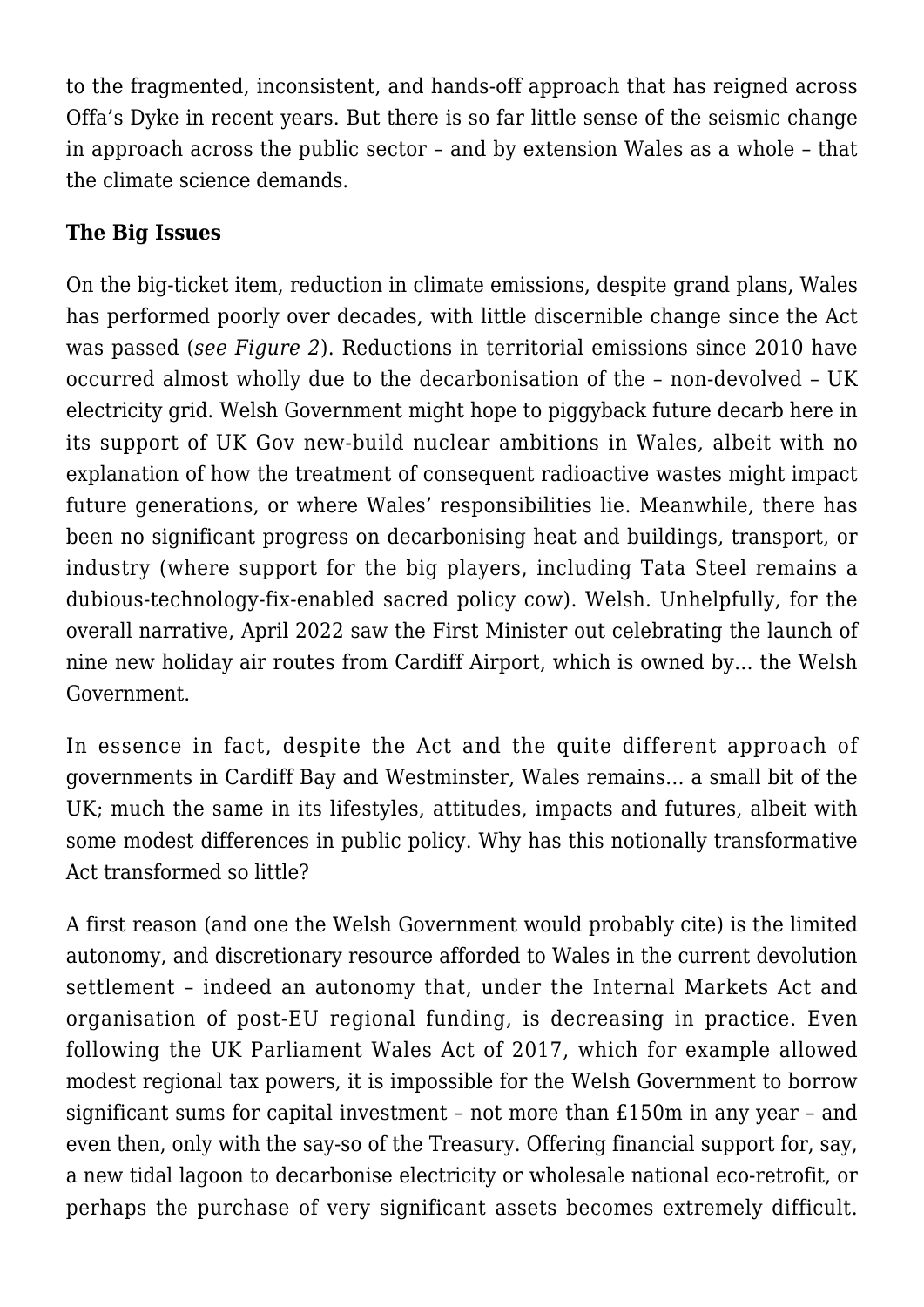Meanwhile, the lack of control over key infrastructures (e.g., electricity grid) and lack of levers in 'reserved' areas like employment law, and macro/finance has implications. For example, a truly zero-carbon transport system might emerge with the electrification of the South Wales Metro but Wales' second city, Swansea, must 'whistle' for electric and stick with diesel (even as London moves to Crossrail 2). And projects which might have significant climate co-benefits – for example, a Universal Basic Income – stay effectively on the starting block, as in Scotland, without UK Government support. And meanwhile, the Aberpergwm mine in South Wales embarks on the excavation of 40 *million* tonnes of coal under a [UK Coal Authority license.](https://www.bbc.co.uk/news/uk-wales-politics-60147423)

There is then much to be said for the straitened policy circumstances in which Welsh Governments find themselves but secondly, it is also true that even in fully devolved areas, progress on eco-transformation has, since the inauguration of the first Welsh (Assembly) Government in 1999 and since the 2015 Act, been slow. Observing the Act and government "in action", one is left with a feeling of 'processification', where radical framings and objectives are swallowed by public agencies, fitted within existing programmes and budgets, the difficult corners knocked off, and then regurgitated as aspirations and activities that are incremental, unchallenging, and thus largely unimpactful. The (convoluted) shaping and delivery of the Future Generations Act is in part to blame. Responsibilities for guidance, delivery and 'naming and shaming' laggards are split between the Office of the Future Generations Commissioner and the Wales Audit Office. The Commissioner's office and budget are tiny for such a huge task – two dozen employees and a few million pounds annually. Objective setting (via wellbeing assessment and targets), implementation and audit thus become selfdirected by each of the 44 agencies, with some external quality assurance, but inevitable unevenness and gaming. The continuance of prior structures and *habitus* means levers that are critical in changing wider behaviours remain unpulled. Procurement directors, as one memorably told me, remain not at the 'top strategic table', but in the very un-strategic car park.

A third reason that the Future Generations Act has not seen the upending of public sector policy and structures in Wales is the usual simple-but-complex electoral arithmetic that faces all politicians. Despite their healthy showing in the 2021 elections and kudos buoyed by policy response to the COVID pandemic, Welsh Labour has been (with a few exceptions) relatively unwilling to engage in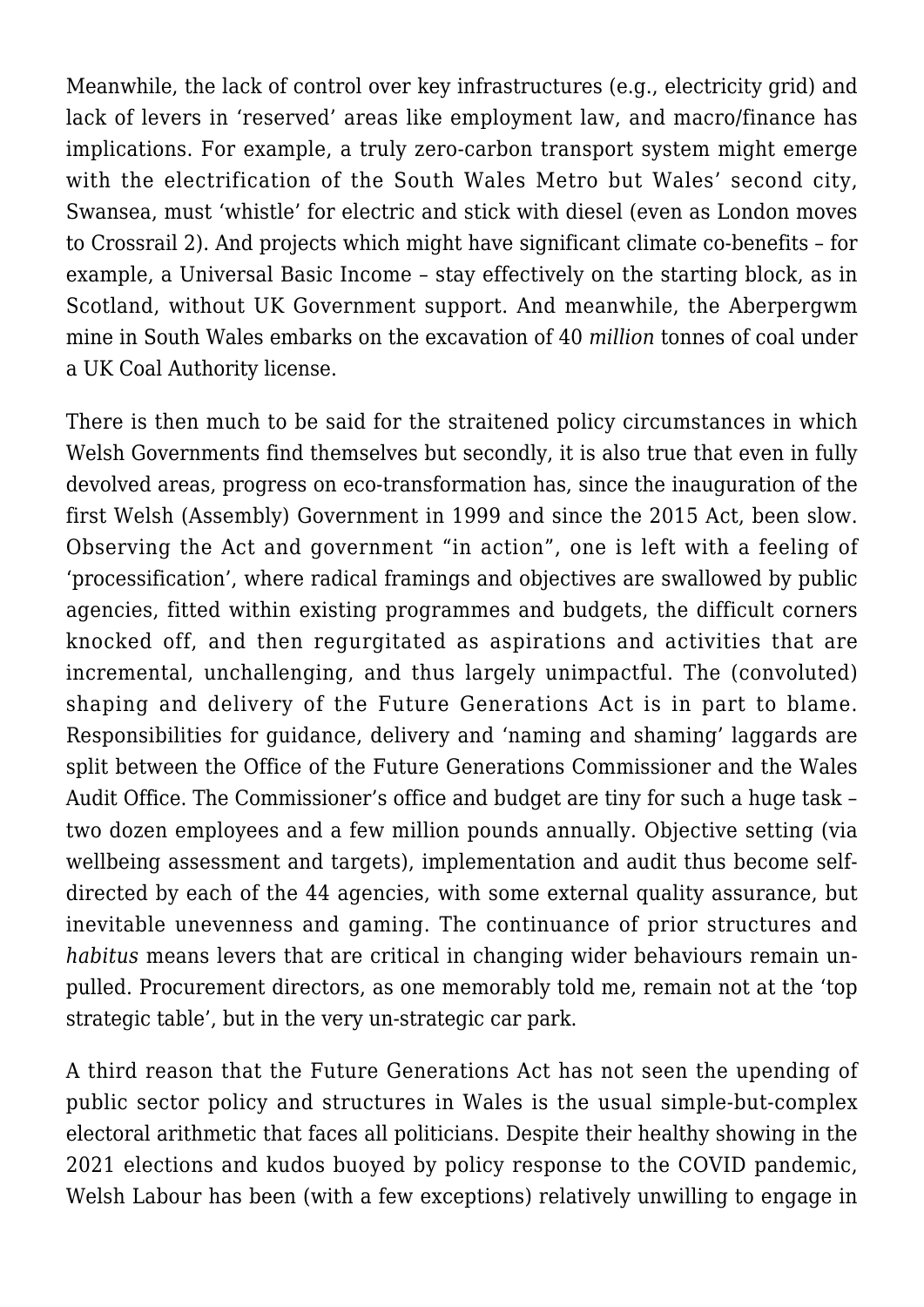policy discussions that might cause a significant electoral upset. For example, even where the Future Generations Commissioner has (with the aid of this very author) repeatedly called for a complete overhaul of education and training in Wales, to make it '[fit for the future'](https://www.futuregenerations.wales/resources_posts/education-fit-for-the-future-in-wales-report/), including the scrapping of public, standardised exams at age-16 (GCSEs) and a new education levy to increase spend-per-pupil the response from Government, Qualifications Wales and the exam board was not debate and negotiation but… tumbleweeds. There are no votes in increasing taxes, or in making it harder for nice middle-class parents to discern the best schools, so the possibly-most-important part of facing the future – up-skilling our children – simply goes undone. Several other conversations – on our ability to protect homes from flooding, on the cost and availability of energy, and on unsustainable consumption of various sorts simply loom quietly, struggling to be born.

In the end, the Future Generations Act (and more radical elements of the political class in Wales) are up against the fearsome task of unwinding an economic model and social settlement built on hundreds of years of fossil fuel (and [Global South](https://www.sciencedirect.com/science/article/pii/S095937802200005X?via%3Dihub)) exploitation, which has bred entitlement deep into the bones of people in Wales, as in other parts of the UK; an entitlement bolstered by four decades of being trained to engage in society as consumers, not citizens. At some point, people in the West will be faced with the stark reality that no imminent technology fixes will fit the square pegs of regular international holidays, biennial new iPhones and 2,000kg electric vehicles into the round hole of a liveable planet. But to engage in this conversation requires the Government in Wales to interfere and shape consumption decisions in a way few governments relish – especially against the backdrop of the well-remembered COVID restrictions. A UK Labour Party that tweeted recently encouraging the Conservative government to [crack down on](https://twitter.com/UKLabour/status/1513545879181004800) [anti-oil climate protests](https://twitter.com/UKLabour/status/1513545879181004800) is probably also a consideration in this particular case.

In this interregnum, the monsters of fanciful 'green deals' live, promising that all manner of things will be well if we only take the little steps… whilst science increasingly points the other way.

### **What Prospects for Improvement?**

This is a perhaps depressing summary of the challenges, but Wales is still ahead of other UK regions in its focus on climate change, and with an increasing raft of policies and (modest) investment which may pay (modest) dividends. As with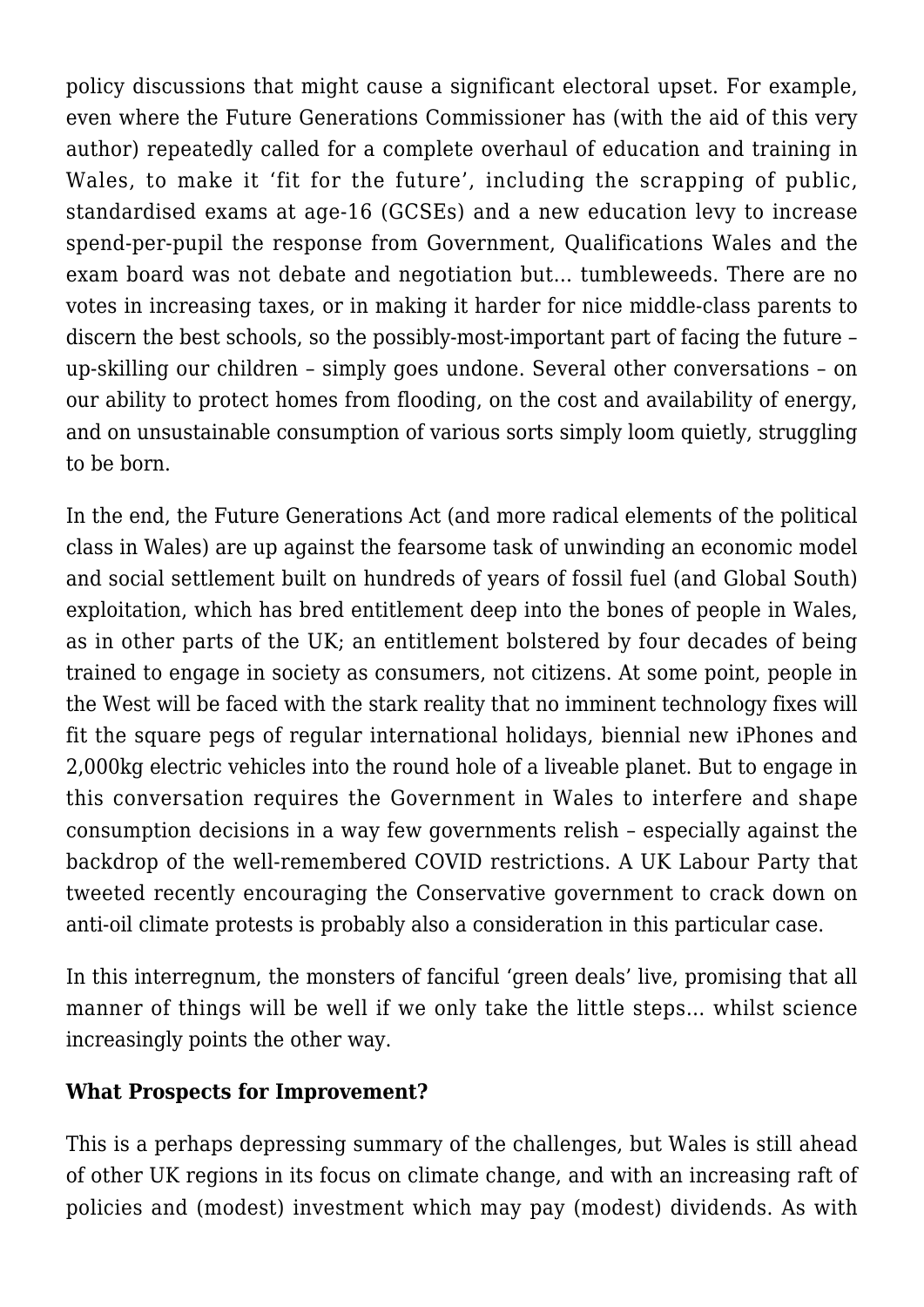earlier successes, when Wales transformed its domestic recycling rates future progress might be less to do with letters of the law than with the spirits of politicians. Then, it was environment minister Jane Davidson who, when in the 2007-11 Welsh Government, also inaugurated the UK's first plastic bag charge, and set the path towards the eventual Future Generations Act. Now it is the Climate Change Minister and (an especially forthright and honest) Deputy Minister. In each case, and despite the silos that bedevil Welsh (and all cabinet) government, progress has been made on the back of determination and a willingness to take an electoral risk. The downside being, of course, that the departure of ministers can see progress – on even these existential issues – stymie, as happened in Wales after 2011. However, the near dominance of Welsh Labour in Welsh governments since devolution – with little sign of this weakening even as UK Labour has struggled – might see a longer-term approach develop across the party (and perhaps including the largely-aligned Plaid Cymru). After all, if one is likely to still be governing in 2030, or even 2050, then developing policies (even painful ones) *now* to help make that polity functional and governable might recommend themselves.

It is also notable that the devolution settlement in the UK is… less than settled. As the Conservative Government chips away at devolved power, the Scottish National Party "push" for a second referendum on Scottish independence, and Irish reunification becomes increasingly likely, Wales faces a continuum of futures – ranging from being little more than an ITL1 (note: *Since Brexit the former EU NUTS area classifications have been replaced with International Territorial Level designation, albeit with the same boundaries*) region of a rump-UK, through to full political independence – voluntary or otherwise. The latter would change the context completely: with the withdrawal of UK social security safety nets and support for public spending (required due to Wales' poor tax base), a new economic approach would be required – the shape of which would be open to [deep debate,](https://www.economicsobservatory.com/what-would-be-the-central-economic-issues-around-independence-for-wales) with perhaps a more radical – and climate-friendly – outcome than is currently possible. Or indeed something worse.

### **Conclusion**

*"It is a file of shame, cataloguing the empty pledges that put us firmly on track toward an unliveable world"*. *Antonio Guterres, U.N. Secretary-General, April 2022*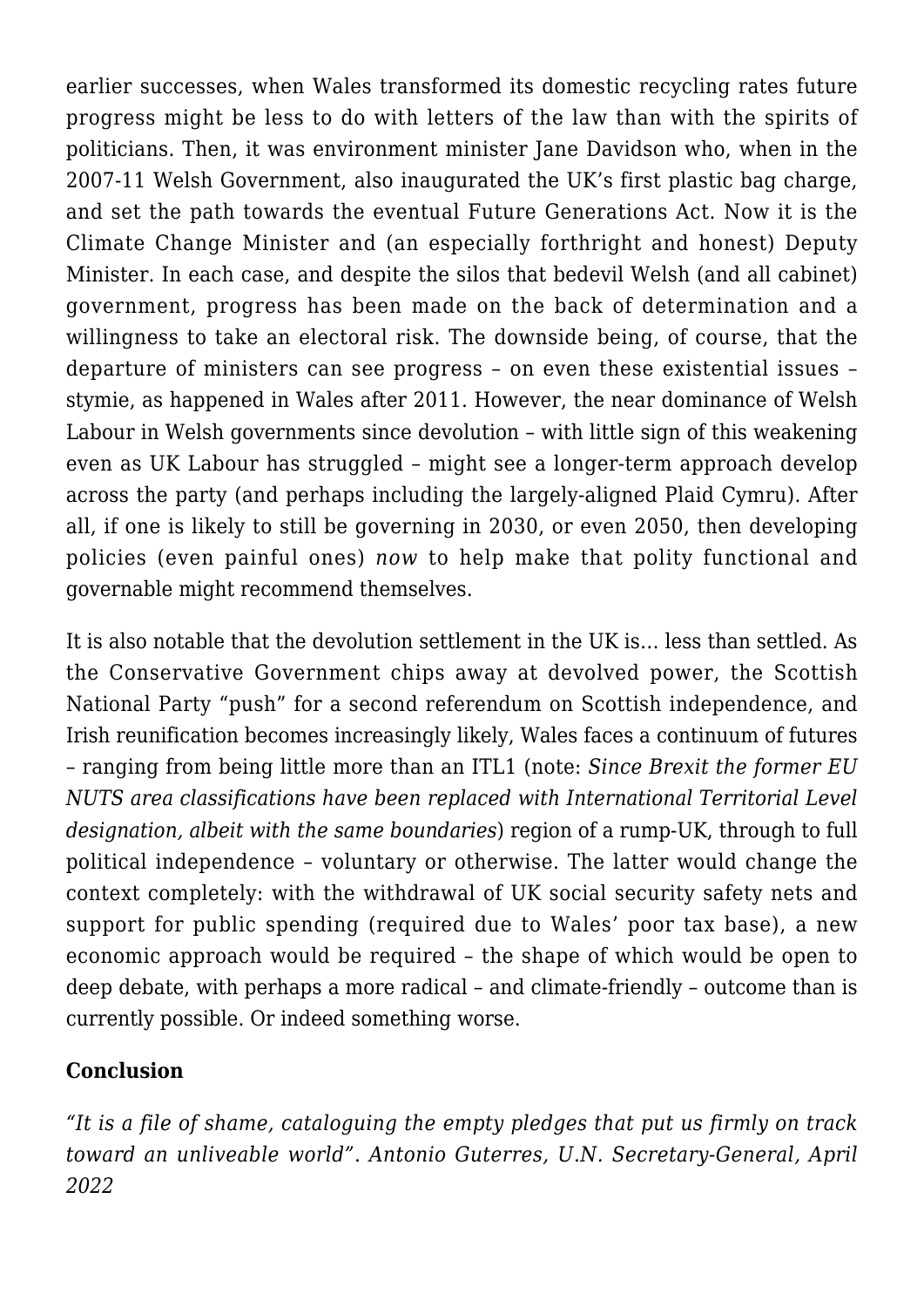It is hard to escape the conclusion that even a far-reaching, legally binding and deliberatively integrative project like the Wellbeing of Future Generations is wholly insufficient to respond to the science as starkly presented by the [Intergovernmental Panel on Climate Change'](https://www.ipcc.ch/)s (IPCC) [6th Assessment Report on](https://www.ipcc.ch/assessment-report/ar6/) [climate change,](https://www.ipcc.ch/assessment-report/ar6/) or indeed the wider and related nature emergency. Whilst the Act has led to or at least underpinned and reinforced actions that place Wales ahead of the eco-game, transformation, either of public sector activities under the Act, or more generally within the region, seems a long way off. The notion that the first region into the industrial carbon age might be the first out is fanciful.



**Figure 2. Greenhouse Gas Emissions in Wales ([Welsh Government, 2021](https://gov.wales/sites/default/files/publications/2021-12/greenhouse-gas-emissions-infographic-2019.pdf))**

The Act and wider sustainability policy are so far failing to put Wales on the war footing that is required: one whereby all regional resources and minds are bent towards the goal of mitigating climate emissions, protecting what remains of nature, and increasing the resilience of people and places to the now-inevitable climate impacts. This failure is perhaps unsurprising, given the limits of the Welsh government. Why should Tesco, or Boris Johnson, care about the Future Generations Act?

The lesson of COVID, as planes once again fill the skies, is that we are capable of wasting any number of good crises. But the fact remains that unless some way can be found at all scales; regional, national, and community to make climate and nature the critical lens to guide all regulation, policy, and activity, then we face a